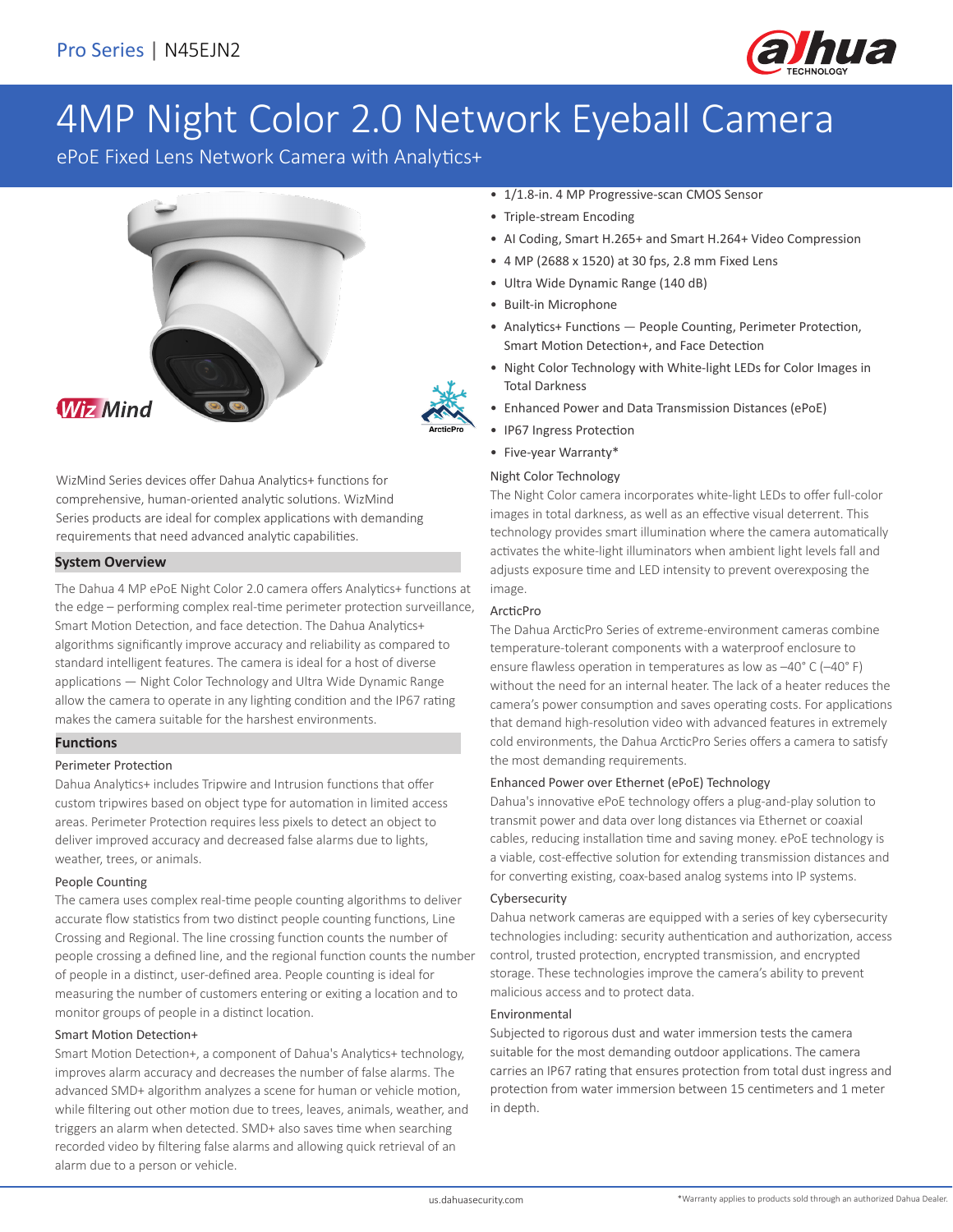# Pro Series | N45EJN2

# **Technical Specification**

Resolution

Frame Rate

Bit Rate Control CBR/VBR

Day/Night Color, B/W

Bit Rate **H.264: 32 Kbps to 8192 Kbps**<br>H.265: 10 Kbps to 8192 Kbps

BLC Mode BLC, HLC, Ultra WDR (140 dB), SSA

| Camera                          |          |                                                                                      |                               |                               |                               |
|---------------------------------|----------|--------------------------------------------------------------------------------------|-------------------------------|-------------------------------|-------------------------------|
| Image Sensor                    |          | 1/1.8-in. 4 MP Progressive-scan CMOS                                                 |                               |                               |                               |
| <b>Effective Pixels</b>         |          | 2688(H) x 1520(V)                                                                    |                               |                               |                               |
| RAM/ROM                         |          | 512 MB/128 MB                                                                        |                               |                               |                               |
| <b>Scanning System</b>          |          | Progressive                                                                          |                               |                               |                               |
| <b>Electronic Shutter Speed</b> |          | Auto, Manual, 1/3 s to 1/100,000 s                                                   |                               |                               |                               |
| S/N Ratio                       |          | > 56 dB                                                                              |                               |                               |                               |
| Minimum Illumination            |          | Color: 0.0005 lux at F1.0                                                            |                               |                               |                               |
| <b>Illuminator Type</b>         |          | White-light LED                                                                      |                               |                               |                               |
| <b>Illumination Distance</b>    |          | 20.0 m (65.62 ft)                                                                    |                               |                               |                               |
| <b>Illuminator Control</b>      |          | Automatic, Manual, Off                                                               |                               |                               |                               |
| Illuminators                    |          | Two $(2)$                                                                            |                               |                               |                               |
| Lens                            |          |                                                                                      |                               |                               |                               |
| Lens Type                       |          | Fixed-focal                                                                          |                               |                               |                               |
| Mount Type                      |          | M16                                                                                  |                               |                               |                               |
| Focal Length                    |          | $2.8$ mm                                                                             |                               |                               |                               |
| Maximum Aperture                |          | F1.0                                                                                 |                               |                               |                               |
| Angle of View                   |          | Horizontal: 107°<br>Vertical: 60°<br>Diagonal: 135°                                  |                               |                               |                               |
| Iris Type                       |          | Fixed                                                                                |                               |                               |                               |
| <b>Close Focus Distance</b>     |          | 1.60 m (5.25 ft)                                                                     |                               |                               |                               |
| DORI <sup>1</sup>               | Lens     | Detect<br>$(8$ ppf $)$                                                               | Observe<br>$(19$ ppf $)$      | Recognize<br>$(38$ ppf $)$    | Identify<br>$(76$ ppf $)$     |
| <b>Distance</b>                 | $2.8$ mm | 58.2 m<br>$(190.9 \text{ ft})$                                                       | 23.3 m<br>$(76.4 \text{ ft})$ | 11.6 m<br>$(38.1 \text{ ft})$ | 5.8 <sub>m</sub><br>(19.0 ft) |
| Installation Angle              |          |                                                                                      |                               |                               |                               |
| Range                           |          | Pan: 0° to 355°<br>Tilt: 0° to 80°<br>Rotation: 0° to 355°                           |                               |                               |                               |
| Video                           |          |                                                                                      |                               |                               |                               |
| Compression                     |          | Smart H.265+, H.265, Smart H.264+, H.264, H.264B,<br>H.264H, MJPEG (sub stream only) |                               |                               |                               |
| <b>Streaming Capability</b>     |          | Three (3) Streams                                                                    |                               |                               |                               |

4 MP (2688 x 1520), 2560 x 1440, 2304 x 1296, 1080p (1920 x 1080), 1.3 MP (1280 x 960), 720p (1280 x 720), D1 (704 x 480), VGA (640 x 480),

CIF (352 x 240)

H.265: 19 Kbps to 8192 Kbps

Main Stream 4 MP (2688 x 1520) at 30 fps Sub Stream 1 D1 (704 x 480) at 30 fps Sub Stream 2 1080p (1920 x 1080) at 1 fps

| White Balance                          |              | Regional Custom                                                                                                                                                                                                                                                       |  |  |
|----------------------------------------|--------------|-----------------------------------------------------------------------------------------------------------------------------------------------------------------------------------------------------------------------------------------------------------------------|--|--|
| Gain Control                           |              | Auto, Manual, Gain Priority, Shutter Priority                                                                                                                                                                                                                         |  |  |
| <b>Noise Reduction</b>                 |              | 3D DNR                                                                                                                                                                                                                                                                |  |  |
| <b>Motion Detection</b>                |              | Off, On (4 Zones)                                                                                                                                                                                                                                                     |  |  |
| Region of Interest                     |              | Off, On (4 Zones)                                                                                                                                                                                                                                                     |  |  |
| <b>Advanced Features</b>               |              | Defog                                                                                                                                                                                                                                                                 |  |  |
| <b>Image Rotation</b>                  |              | 0°, 90°, 180°, 270°                                                                                                                                                                                                                                                   |  |  |
| Mirror                                 |              | Off, On                                                                                                                                                                                                                                                               |  |  |
| <b>Privacy Masking</b>                 |              | Off, On (8 Areas, Rectangular)                                                                                                                                                                                                                                        |  |  |
| Audio                                  |              |                                                                                                                                                                                                                                                                       |  |  |
| Compression                            |              | G.711a, G.711Mu, G.726, G.723, PCM                                                                                                                                                                                                                                    |  |  |
| Network                                |              |                                                                                                                                                                                                                                                                       |  |  |
| Ethernet                               |              | RJ-45 (10/100 Base-T)                                                                                                                                                                                                                                                 |  |  |
| Protocol                               |              | HTTP, HTTPS, TCP, ARP, RTSP, RTP, UDP, SMTP,<br>FTP, DHCP, DNS, DDNS, PPPOE, IPv4/v6, QoS,<br>UPnP, NTP, ICMP, IGMP, 802.1x                                                                                                                                           |  |  |
| Interoperability                       |              | ONVIF (Profile S/Profile G/Profile T); CGI; Milestone;<br>Genetec; P2P                                                                                                                                                                                                |  |  |
| <b>Streaming Method</b>                |              | Unicast / Multicast                                                                                                                                                                                                                                                   |  |  |
| <b>Maximum User Access</b>             |              | 20 (Total bandwidth: 80 Mbps)                                                                                                                                                                                                                                         |  |  |
| <b>Edge Storage</b>                    |              | Network Attached Storage (NAS)<br>FTP, SFTP<br>Micro SD Card Slot, maximum 256 GB                                                                                                                                                                                     |  |  |
| Web Viewer                             |              | IE (Version 8 and higher), Chrome, Firefox                                                                                                                                                                                                                            |  |  |
| Management Software                    |              | DSS, DMSS                                                                                                                                                                                                                                                             |  |  |
| <b>Mobile Operating System</b>         |              | iOS, Android                                                                                                                                                                                                                                                          |  |  |
| Cybersecurity                          |              | Video Encryption, Firmware Encryption,<br>Configuration Encryption, Digest, WSSE, Account<br>Lockout, Security Logs, IP/MAC Filtering, Generating<br>and Importing X.509 Certification, Syslog, HTTPS,<br>802.1x, Trusted Boot, Trusted Execution, Trusted<br>Upgrade |  |  |
| Certifications                         |              |                                                                                                                                                                                                                                                                       |  |  |
| Safety                                 |              | UL60950-1<br>CAN/CSA C22.2 No.60950-1-07<br>EN62368-1                                                                                                                                                                                                                 |  |  |
| Electromagnetic Compatibility<br>(EMC) |              | CFR 47 FCC Part 15 Subpart B<br>Electromagnetic Compatibility Directive 2014/30/EU                                                                                                                                                                                    |  |  |
| Interface                              |              |                                                                                                                                                                                                                                                                       |  |  |
| Audio Input                            |              | One (1) Channel built-in Microphone                                                                                                                                                                                                                                   |  |  |
| Electrical                             |              |                                                                                                                                                                                                                                                                       |  |  |
| Power Supply                           |              | 12 VDC ±30%, PoE (IEEE 802.3af, Class 0), or ePoE                                                                                                                                                                                                                     |  |  |
| Power<br>Consumption                   | <b>Basic</b> | 12 VDC: 2.2 W<br>PoE: 2.8 W                                                                                                                                                                                                                                           |  |  |
|                                        | Maximum      | 12 VDC: 6.9 W<br>PoE: 7.9 W                                                                                                                                                                                                                                           |  |  |
| Environmental                          |              |                                                                                                                                                                                                                                                                       |  |  |
| <b>Operating Conditions</b>            |              | $-40^{\circ}$ C to +60° C (-40° F to +140° F),<br>Less than 95% RH                                                                                                                                                                                                    |  |  |
| <b>Storage Conditions</b>              |              | $-40^{\circ}$ C to +60° C (-40° F to +140° F),                                                                                                                                                                                                                        |  |  |
| Ingress Protection                     |              | <b>IP67</b>                                                                                                                                                                                                                                                           |  |  |

White Balance **Auto, Natural, Street Lamp, Outdoor, Manual,** Periodic Persianal Custom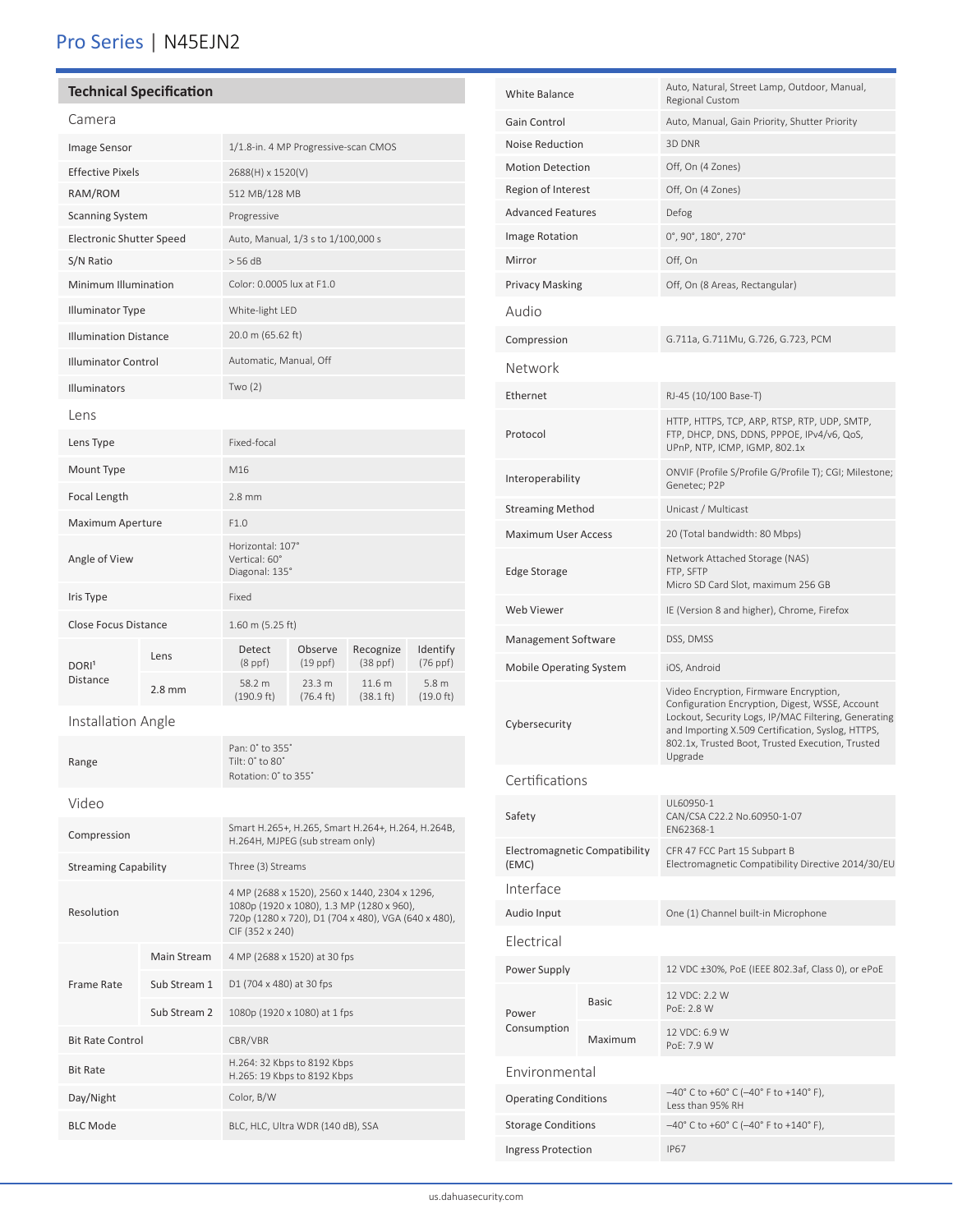# Pro Series | N45EJN2

#### Construction

| Casing                                  |       | Metal                                                                                                                                                                                                                                                                                                                          |  |  |
|-----------------------------------------|-------|--------------------------------------------------------------------------------------------------------------------------------------------------------------------------------------------------------------------------------------------------------------------------------------------------------------------------------|--|--|
| Dimensions (L x W x H)                  |       | ø106.0 mm x 99.20 mm<br>$(64.17 \text{ in.} \times 3.91 \text{ in.})$                                                                                                                                                                                                                                                          |  |  |
| Net Weight                              |       | 0.55 kg (1.21 lb)                                                                                                                                                                                                                                                                                                              |  |  |
| <b>Gross Weight</b>                     |       | $0.71$ kg $(1.57$ lb)                                                                                                                                                                                                                                                                                                          |  |  |
| Analytics+ Functions <sup>2</sup>       |       |                                                                                                                                                                                                                                                                                                                                |  |  |
| Smart Plan Schedule                     |       | Enable Analytics+ functions depending on a user-defined<br>schedule. Allows the camera to switch analytic functions<br>based on time.                                                                                                                                                                                          |  |  |
| <b>Perimeter Protection</b>             |       | • Detects human or vehicle violations using the following<br>methods:<br>Tripwire: a target crosses a defined line.<br>Intrusion: a target enters or exits a defined perimeter.<br>• Monitors a combination of detection methods.<br>• Search and retrieve video based on target type.                                         |  |  |
| <b>People Counting</b>                  |       | • Delivers accurate flow statistics from the following<br>methods:<br><b>Line Crossing:</b> counts a person as they cross a<br>threshold in a defined direction.<br>Region: counts the number of people in a defined<br>area.<br>• Counts people simultaneously from four (4) threshold<br>lines and four (4) defined regions. |  |  |
| Queue Management                        |       | • Monitors four (4) user-defined regions where people<br>wait in line (or queue). Issues an alarm for the following<br>triggers:<br>People in Line: the number of people in line exceeds a<br>minimum threshold.<br>Wait Time: time a person waits in line is greater than<br>the minimum queue time.                          |  |  |
| <b>Face Detection</b>                   |       | • Detects and captures a snapshot of a human face within<br>a scene.                                                                                                                                                                                                                                                           |  |  |
| <b>Smart Motion Detection+</b>          |       | • Differentiates between and classifies human and<br>vehicle objects.<br>· Filters false alarms due to leaves, lights, animals, and<br>other inconsequential objects.<br>• Extracts human or vehicle objects from recorded video<br>for quick target search and retrieval.                                                     |  |  |
| Recommended                             | Human | Up to 10.0 m (32.81 ft)                                                                                                                                                                                                                                                                                                        |  |  |
| Detection<br>Vehicle<br><b>Distance</b> |       | Up to 15.0 m (49.21 ft)                                                                                                                                                                                                                                                                                                        |  |  |

## Intelligent Video System Functions

IVS triggers an alarm and takes a defined action for the following events:

| <b>Standard Features</b> | • Tampering with the camera.<br>• Error writing to an onboard Micro SD card.<br>• Error sending or receiving data over the network.<br>• Unauthorized access to the camera.<br>• IP Address Conflict |
|--------------------------|------------------------------------------------------------------------------------------------------------------------------------------------------------------------------------------------------|
| <b>Premium Features</b>  |                                                                                                                                                                                                      |
| <b>Missing Object</b>    | An object is missing from a designated area.                                                                                                                                                         |
| <b>Abandoned Object</b>  | An object is placed in a designated area where no object<br>should be.                                                                                                                               |
| Scene Change             | A person or object moves the camera to change the scene<br>or covers the camera to obscure the scene.                                                                                                |
| <b>Fast Moving</b>       | Target exceeds a set speed when exiting a defined area                                                                                                                                               |
| <b>Parking Detection</b> | Vehicle remains in a defined area without motion for a set<br>period of time.                                                                                                                        |
| <b>Crowd Gathering</b>   | Specified number of people remain inside a defined area<br>for a set time.                                                                                                                           |
| Loitering Detection      | Target is in motion inside a defined area longer than a<br>specified amount of time.                                                                                                                 |

# **ePoE Transmission Distances**

# Via CAT5E/CAT6 Ethernet Cable ePoE supply voltage 48 V Maximum DC resistance < 10 Ω/100 m

| Cable Length,<br>m(ft) | Bandwidth,<br>Mbps | PoE Load Capacity,<br>W | Hi-PoE Load Capacity,<br>W | Working<br>Mode |
|------------------------|--------------------|-------------------------|----------------------------|-----------------|
| 100 (328)              | 100                | 25.5                    | 53                         | IEEE/E100       |
| 200 (656)              | 100                | 25.5                    | 33                         | E100            |
| 300 (984)              | 100                | 19                      | 19                         | E100            |
| 400 (1312)             | 10                 | 17                      | 17                         | F <sub>10</sub> |
| 500 (1640)             | 10                 | 13                      | 13                         | F <sub>10</sub> |
| 800 (2625)             | 10                 |                         | $\overline{7}$             | F <sub>10</sub> |

# Via CAT5E/CAT6 Ethernet Cable

ePoE supply voltage 53 V Maximum DC resistance < 10 Ω/100 m

| Cable Length,<br>m(ft) | Bandwidth,<br>Mbps | PoE Load Capacity,<br>W | Hi-PoE Load Capacity,<br>W | Working<br>Mode |
|------------------------|--------------------|-------------------------|----------------------------|-----------------|
| 100 (328)              | 100                | 25.5                    | 53                         | IEEE/E100       |
| 200 (656)              | 100                | 25.5                    | 47                         | E100            |
| 300 (984)              | 100                | 25.5                    | 32                         | E100            |
| 400 (1312)             | 10                 | 23                      | 26                         | F <sub>10</sub> |
| 500 (1640)             | 10                 | 20                      | 20                         | F <sub>10</sub> |
| 800 (2625)             | 10                 | 13                      | 13                         | F <sub>10</sub> |

# Via RG-59 Coaxial Cable

ePoE supply voltage 48 V Maximum DC resistance < 5 Ω/100 m

| Cable Length,<br>m(ft) | Bandwidth,<br>Mbps | PoE Load Capacity,<br>W | Hi-PoE Load Capacity,<br>W | Working<br>Mode |
|------------------------|--------------------|-------------------------|----------------------------|-----------------|
| 100 (328)              | 100                | 25.5                    | 50                         | IEEE/E100       |
| 200 (656)              | 100                | 25.5                    | 30                         | E100            |
| 300 (984)              | 100                | 18                      | 18                         | E100            |
| 400 (1312)             | 100                | 15                      | 15                         | F100            |
| 500 (1640)             | 10                 | 12                      | 12                         | F <sub>10</sub> |
| 800 (2625)             | 10                 | 6                       | 6                          | F <sub>10</sub> |
| 1000 (3281)            | 10                 | 5                       | 5                          | F <sub>10</sub> |

# Via RG-59 Coaxial Cable

ePoE supply voltage 53 V Maximum DC resistance < 5 Ω/100 m

| Cable Length,<br>m(ft) | Bandwidth,<br>Mbps | PoE Load Capacity,<br>W | Hi-PoE Load Capacity,<br>W | Working<br>Mode  |
|------------------------|--------------------|-------------------------|----------------------------|------------------|
| 100 (328)              | 100                | 25.5                    | 52                         | IEEE/E100        |
| 200 (656)              | 100                | 25.5                    | 48                         | F <sub>100</sub> |
| 300 (984)              | 100                | 25.5                    | 30                         | F <sub>100</sub> |
| 400 (1312)             | 100                | 20                      | 23                         | F100             |
| 500 (1640)             | 10                 | 16                      | 16                         | F <sub>10</sub>  |
| 800 (2625)             | 10                 | 10                      | 10                         | F <sub>10</sub>  |
| 1000 (3281)            | 10                 | 8                       | 8                          | F <sub>10</sub>  |

1. The DORI distance is a measure of the general proximity for a specific classification to help pinpoint the right camera for your needs. The DORI distance is calculated based on sensor specifications and lab test results according to EN 62676-4 , the standard that defines the criteria for the Detect, Observe, Recognize and Identify classifications.

2. Pair a Smart Motion Detection camera with a Dahua recording device that also offers SMD functionality to take advantage of SMD alarm filtering and object classification when searching and playing back recorded video.

us.dahuasecurity.com